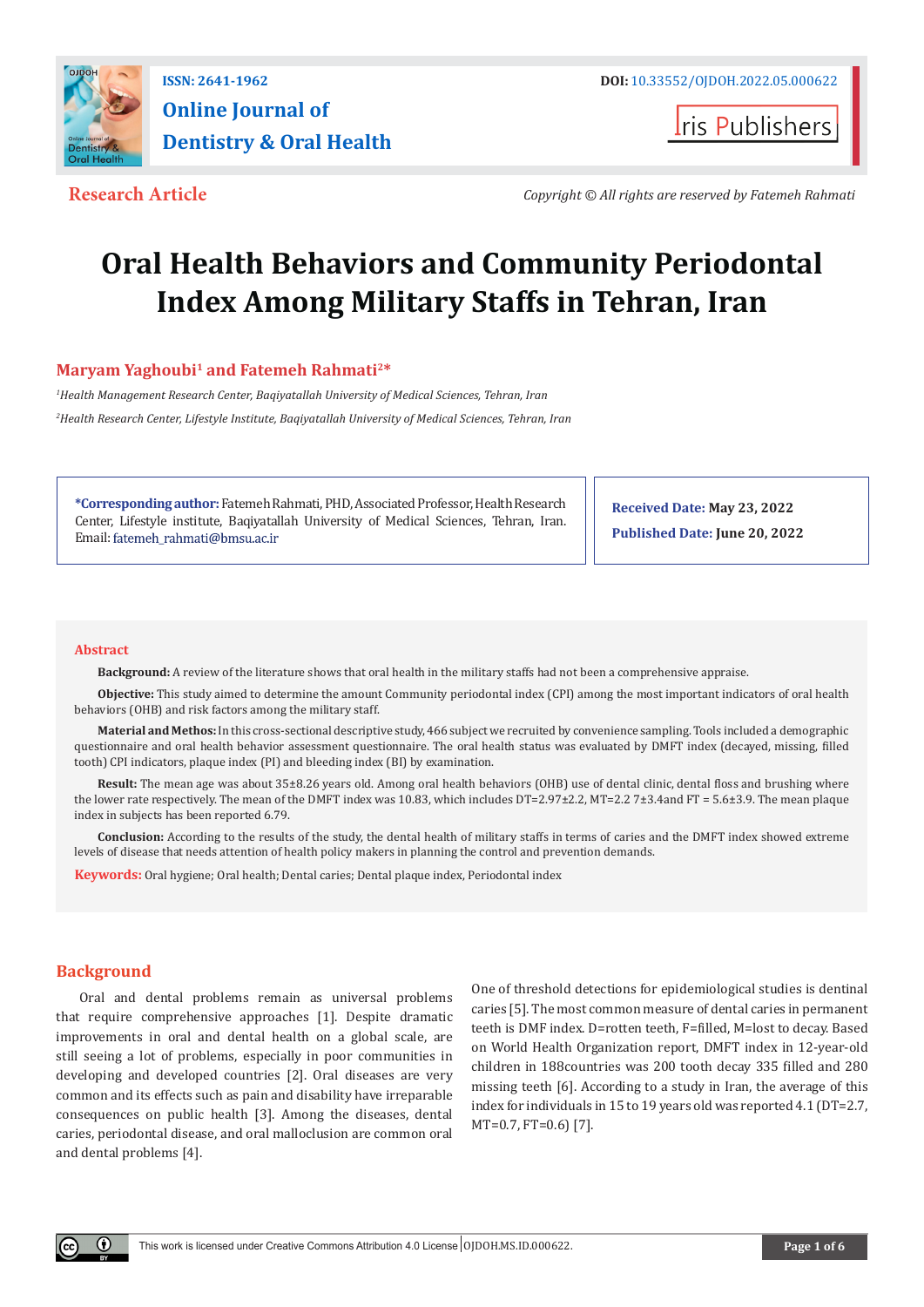The World Health Organization has introduced Community Periodontal Index (CPI) index as a diagnostic tool for epidemiological studies. This index evaluates the three criteria including healthy gums, bleeding gums and dental calculus. Based on CPI, 8% of young people have healthy gums, 23% have bleeding and 68% have dental calculus [8].

Most dental visits in Iran are doing to eliminate tooth pain and prevention and check-up examination are not routinely done. As a result, root treatment and tooth restoration are expensive that suppresses pressure on the health care system [9]. In this regard, the military health care system is no exception in this respect.

#### **Objective**

A review of the available literature shows that oral health in the military forces had not been a comprehensive review. Since the military environment due to high workload and environmental stress needs full physical and mental health, besides, this class of disorders can severely affect the effectiveness in a military environment. This study sought to determine the amount of DMFT among the most important indicators of oral health behaviors (OHB) and risk factors among the military staff.

#### **Materials and Methods**

#### **Population**

In a cross-sectional descriptive study was done in winter 2012 and spring 2013. The population in this study was staff of all four military units. Among military forces were selected in central and local positions in Tehran that were dental features. By using cluster random selection, Study population selected from four districts of Tehran and staffs was recruited through coordination with the health category for the examination and then were called out by convenience sampling. The total sample size in this study, were 500 subjects from the ranks of the military forces in Tehran. To calculate the sample size in simple random sampling was used the following formula:

$$
n = \frac{n_0}{1 + \frac{n_0}{N}}
$$

$$
n_0 = \left(\frac{Z_{\alpha}}{r} \times \frac{\sigma}{\mu}\right)^2
$$

 Also taking into account the 10% loss of study population, 500 subjects were selected.

Inclusion criteria: military people aged 20 to 65 years old, having informed consent to participate in research

Exclusion criteria: People over 65 years and retired military and people with chronic diseases and refractory and chemical disabled veterans, including physical and motor disabled.

#### **Tools**

#### **Questionnaire**

Tools included a personal history questionnaire and

demographic characteristics and health status assessment form for oral examination. The designed questionnaire was evaluated job background information, knowledge, cultural and economic status and oral and dental health behaviors. Demographic questions, including 11 questions that were about age, gender, marital status, work experience, and education degree. Behavioral questions consisted of 8 questions about toothbrush 8 flossing behaviors and visiting the dentist previous treatment. The designed questionnaire was given to 12 experts in the field of health, 6 dentists and 4 oral and dental health care workers to verify the validity of the questionnaire. Alpha Cronbach of oral and dental health behaviors was 0.86.

#### **Clinical Examination**

In this study, the oral health status was evaluated by DMFT 'CPI indicators, plaque index (PI) and bleeding index (BI). After completing the questionnaire by each person, all physical examination was done by a dentist experienced with mirror disposable, sterile CPI probe and sond disposal was on the dental unit. Oral health was examined relating to decayed teeth, missing and filled teeth (DMFT). In this index (INDEX DT), the current Caries and any history of caries (DMFT) were evaluated. Oral and dental health status and health gums were evaluated by 3 indicators: CPI index, bleeding on probe (BI) and modified plaque index (PI) was assessed. 6 teeth index (46, 31, 36, 26, 11, and 16) was selected for examination.

To measure CPI index, teeth were scored as, criteria 0=healthy gums, criteria 1=bleeding from gums, and 2=dental calculus (WHO 1997) were scored. By changing the scoring system, plaque index was scored as, criteria 0= no bleeding, criteria 1=plaque at the gingival margin, and 2=plaque around the teeth. Total scores for both indicators reflect personal score. Also, bleeding index was scored as, 0 =not bleeding and 1 =bleeding. In addition, scores of PI and BI indicators described separately people' health status. PI index were divided into 3 subgroups for statistical analysis: good health (PI score to 4), medium (5 to 9) and low (score 10 to 12). Furthermore, Gingival bleeding index (BI), were classified into low (score of 0 to 2) and high  $(3 \text{ to } 6)$ .

Based on the defined threshold by WHO, DMFT was divided into four levels (very low, low, medium and high). (Very low <5, Low: 5 to 8.9, average: 9 to 13.9, much> 13.9).

The data were analyzed using SPSS 16 in descriptive and analytical tests including Pearson correlation. Due to the importance of the issue and the military organization, all confidential information contained in the questionnaires was collected and consent was obtained from participants.

#### **Result**

The mean age was about 35±8.26 years old. The work experience was 13±3.45 years. In this study, 88.8% of subjects had a bachelor's degree and lower. 82.7% of participants reported their financial situation low to moderate. Most of military staffs were married. About half of military staffs were in 9 to 14 military ranks that are at moderate one. Also, about half of military staffs were in job positions 9 to 14. The first objective of the study is to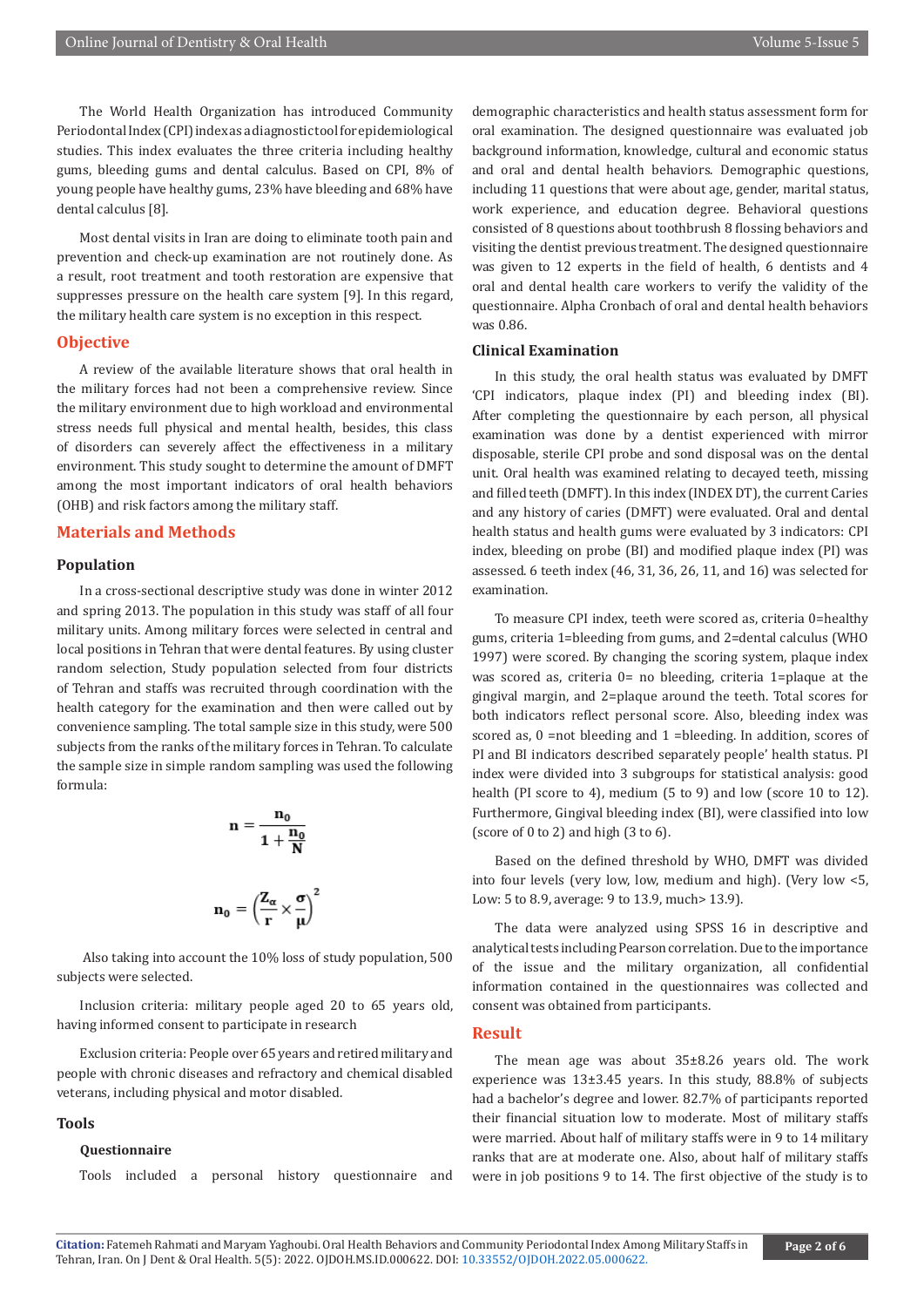determine a person's dental and oral health habits in elite military staff workers. Table 1 show 33% of daily drinking consumption containing carbohydrates. In the study, 65.2% of the subjects brush their teeth for at least once a day. Among them, 61.2% of them brush 1 to 2 times. 43.4% had Regular visits to the dentist and 48.8% used regularly dental floss.

**Table 1:** Oral health behavios among military staffs.

| <b>Answers</b> | <b>Oral health behavios</b>                              |      |                   |              |                       |              |                               |      |
|----------------|----------------------------------------------------------|------|-------------------|--------------|-----------------------|--------------|-------------------------------|------|
|                | Daily drinking consumption containing car-<br>bohydrates |      | Daily Teeth brush |              | Dental flossing daily |              | Regular visits to the dentist |      |
|                | N                                                        | $\%$ | N                 | $\%$         | N                     | $\%$         | N                             | $\%$ |
| Yes            | 165                                                      | 35.2 | 326               | 69.9         | 244                   | 52.3         | 217                           | 46.5 |
| No             | 277                                                      | 49.2 | 140               | 30.1         | 222                   | 47.7         | 247                           | 53   |
| No answer      | 24                                                       | 15.6 | $\theta$          | $\mathbf{0}$ | $\mathbf{0}$          | $\mathbf{0}$ | 2                             | 0.5  |
| Total          | 466                                                      | 100  | 466               | 100          | 466                   | 100          | 466                           | 100  |

N=number %=percent

#### **DMFT index**

According to the study, healthy teeth with DMFT=0 was observed only in 2% of patients. The decay as DT =0 was observed in 10% of subjects. The Mean of DMFT index was 10.83, which

includes DT=2.97±2.2, MT=2.2 7±3.4and FT =5.6±3.9.

In the study population, 38.2% were in medium DMFT and 30% was in the high level (Table 2).

**Table2:** Categories of the \*DMFT level among military staff.

| <b>DMFT</b> level    | N      | $\frac{0}{0}$ |
|----------------------|--------|---------------|
| <b>Very low</b>      | 44     | 9.5           |
| Low                  | 106    | 22.7          |
| Medium               | 178    | 38.2          |
| High                 | 136    | 29.2          |
| <b>Missing value</b> | っ<br>▵ | 0.4           |
| <b>Total</b>         | 466    | 100           |

\*DMF index, D =Rotten teeth, F=filled, M =lost to decay

According to the above table, only 2.6% of the subjects do not need any treatment. In about 90% of them need restorative treatment, which is indicative of high levels of tooth caries (Table 3).

**Table3:** Discriptive characteristics of the military staff according to dental treatment.

| No need for treatment                |      | $\frac{9}{6}$ |
|--------------------------------------|------|---------------|
| No need for restorative treatment    | 48   | 10.3          |
| No need for the prosthetic treatment | نبيط | 43.6          |
| No need for any treatment            |      | z.o           |

#### **Plaque index**

The mean plaque index in subjects has been reported 6.79. Dental plaque (PI >0) was at least in all teeth of subjects' gums. Good health was seen only in 18% among subjects.

According to the Table 4, based on a review of previous studies, subjects were in a favorable position in terms of dental plaque only 17.2%.

The present study examined the correlations between age and DMFT index. According to Pearson correlation test was a significant correlation between age and DMFT index. (P=0.328) This means

that with increasing age, the index will be increased significantly. The correlation between education degree and DMFT index were evaluated that There was no significant relationship between these two variables (p= 0.86).

In this study, there was significant and positive relationship between job position and DMFT that means by increasing the level of service, DMFT index increased. Due to the attitude of people in relation to oral health increases at a higher level of service, it seems that poor health behaviors in high service level will increase DMFT (Table 5).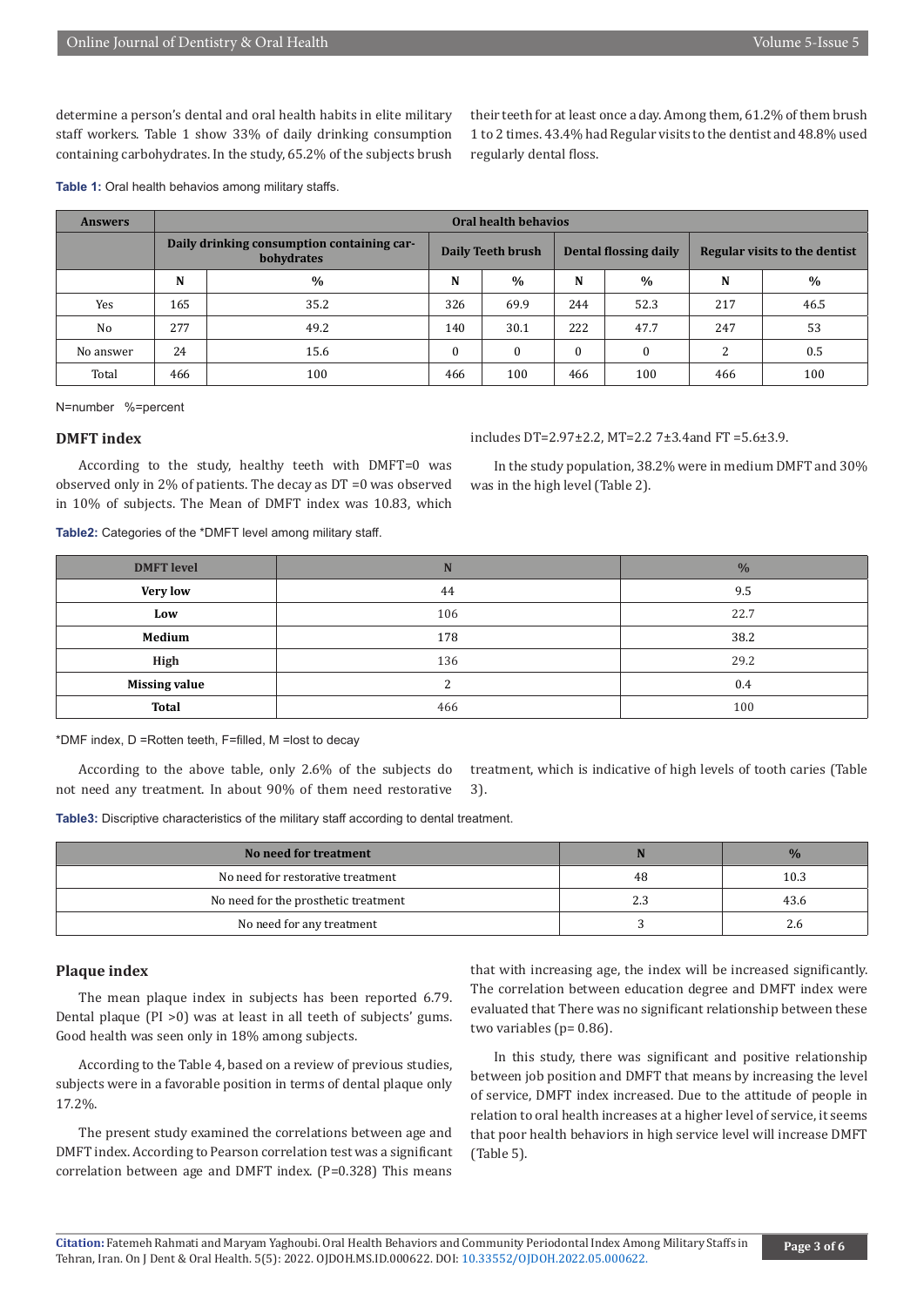**Table 4:** Mean, frequency of plaque index in the military staffs.

| Plaque index  | $\frac{0}{6}$ | N         |
|---------------|---------------|-----------|
| Good          | 17.2          | 80        |
| Moderate      | 64.8          | 302       |
| Poor          | 12.4          | 58        |
| Missing value | 5.6           | 26        |
| Total         | 100           | 466       |
|               | $^*M$         | <b>SD</b> |
|               | 6.7           | 2.4       |

\*M=Mean SD=Standard deviation

**Table 5:** Significant Correlation coefficient among the variables.

| <b>Variables</b> |           |           |                          |
|------------------|-----------|-----------|--------------------------|
| 1. Age           |           |           |                          |
| $2.*$ DMFT       | $0.328**$ |           |                          |
| 3. Job position  | $0.53**$  | $0.133**$ | $\overline{\phantom{a}}$ |

\*DMF index.  $D =$  Rotten teeth,  $F =$  Filled, M = Lost to decay

#### **Discussion**

The aim of this study was to determine the individual oral health behaviors and dental & oral health index among military staffs in Tehran.

#### **Oral Health Behaviors**

Main cause of periodontal disease is bacterial plaque and removes it by methods of plaque control, is one of the main ways of periodontal therapy. Reduction of dental plaque is a very important in preventing gum disease and tooth decay as well. As a result, brushing 2 times a day as a hygienic manner was suggested in this study, although 65% reported brushing 2 times a day. Studies have shown significant differences between developing countries such as Iran and developed countries in terms of oral health behaviors. In Italy and Sweden, 92% and 85% of people brush their teeth at least 2 times a day, respectively [1, 10]. In this study, the behavior of regular brushing was 65.2% that is lower than developed countries. According to Pakshir' study, dental & oral health levels in the different age groups are not satisfactory and decrease in consumption of sweets and regular dental visits are needed for the country [11]. In this study, 52% reported regular use of dental floss that is significantly more than other industrialized countries, such as Italy and Sweden. Oral health education is considered less in training of using dental floss and the importance of using it. About Dental examination, results are similar to other studies. For example, in the Koletsi-Kounari' study (2011), 31.7% of Egyptian adults had regular dental visits [12]. Ak Saha' study, 40% of subjects had dental visit once a year and 17% had twice a year [13]. In a study in the German armed forces, the vast majority of these people needed dental treatment [14]. In total about oral health behaviors of military staff were in moderate level that was far from the optimal standards. In other military studies, health behaviors

were not desirable [15].

The next target design of (DMFT) index was teeth decayed, missing and restored factors related to the subjects that the average of the index was 10.83 in which the FT index was higher than others, but this index, we are at a medium level and 30% of military staffs had an unfavorable condition. The mean FT index was higher than other indexs. This index shows the high amount of regenerative therapies in the past. Due to the possibility of the restoration of dental caries and provide X-ray examination is necessary to determine the status of regeneration.

The results of this study in the field of oral health indices (PI, DMFT) showed that almost all the subjects that were a good indicator of the total population (military staffs in Tehran) is suffering from dental diseases. Comparing to oral health in the world map [16] for people with 35-50 years old who make up the bulk of our study. The population of the study showed a severe level of caries and dental disease. Rate of missing teeth in this study is higher than the amount reported in the eastern Mediterranean countries except Morocco and Lebanon, which recently have published some data [3, 6].

The main difference between the subjects in this study with other industrialized countries was in the DMFT. MT Iran is higher than countries such as France and Britain [6, 10], according to the World Health Organization database, oral health status compared to other areas of today's Iran is part of it was not favorable. According to the WHO definition of the threshold of DMFT (very low <5, Low: 5 to 8.9, moderate: 9 to 13.9, much> 13.9), military staffs situation are in moderate group. Although it is far from optimal level [17].

Amongst military forces' studies, Lemon study of studies in the military forces of Finland (2009) showed that tooth trauma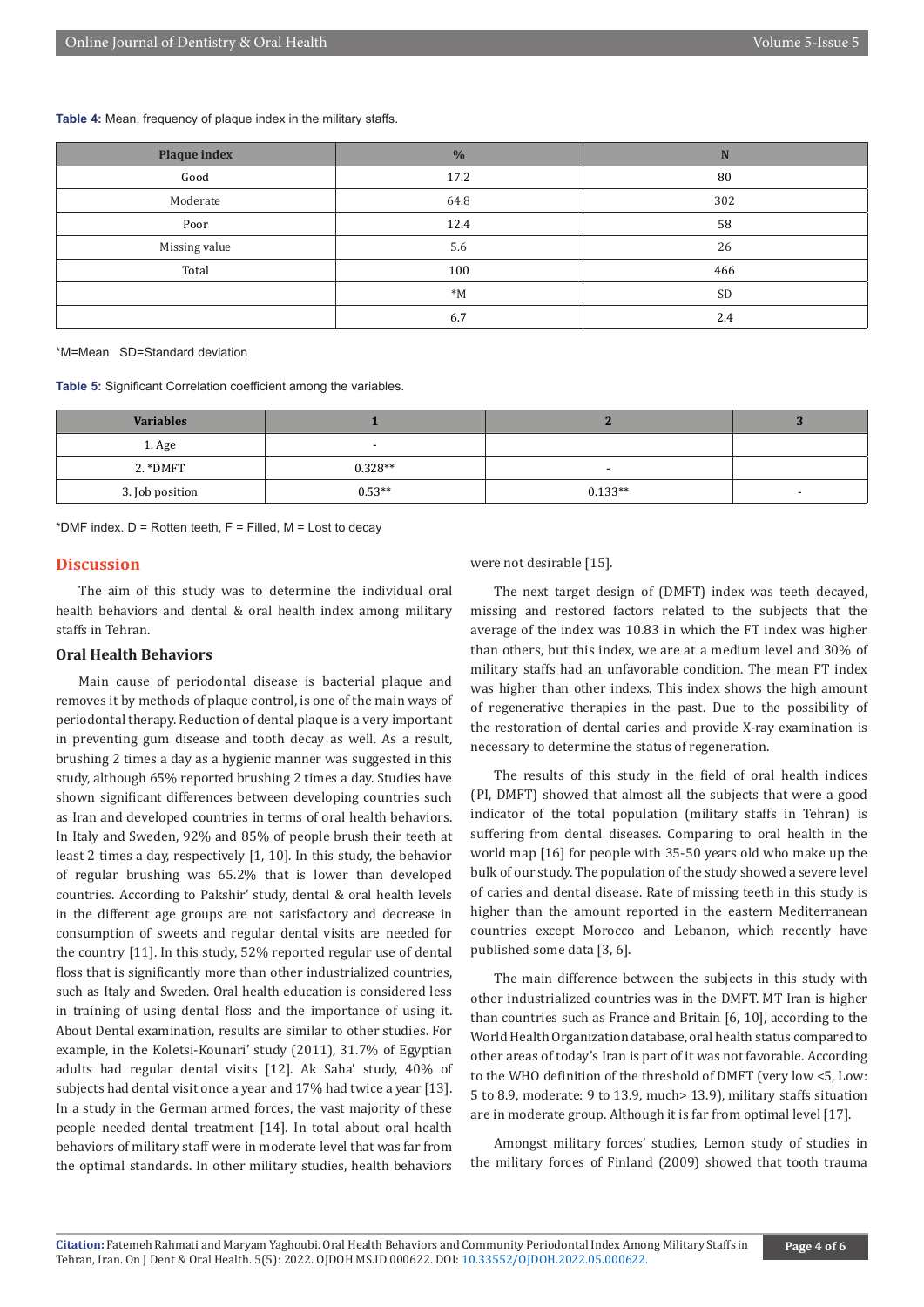included 14.3% of the total trauma. Most of the cases need to go to the dental clinic and follow-up care [18]. In a study of 300 Army Infantry Malaysia (2011), the prevalence of active caries was 85% and the mean DMFT was 8±5.5 that not estimated medical needs were high but was better than our study. The prevalence of missing teeth was 69%. The prevalence of filled teeth was 56%. 90% needed dental care and 85% restorative treatment and 5% advanced restorative treatment [19].

The plaque index was 77% in the moderate level that shows undesirable situation whereby plaque index in those people. Given that about half of the people they brush their teeth. It seems the undesirable situation of plaque index due to poor oral health was weak and is relevant to Failure to comply with health behaviors. Like the present study, Zajc' survey in soldiers mentioned the role of smoking as a risk factor of gum disease and tooth health and thus need for prevention programs and promote oral health is emphasized in this class [20].

2.6% of Payvaran did not need any dental treatment. In about 90% are needed regenerative therapies that reflect the high rates of caries. Therefore visit and follow-up treatment for the majority of these people is required. Meanwhile, studies have shown that the prevalence and severity of dental disease in situations of armed conflict are a significant impact. The number of dental visits, brushing and feeding of soldiers working in war zones with the rest of the difference is significant [21].

#### **Limitation**

Due to the availability of the target population and voluntary participation, the interpretation of results must be done with consideration of these cases. Obviously, the non-volunteer community was probably weak in the motivation and behavior and eventually caries index and oral health has been worse. The study was conducted in Tehran and therefore military staffs in remote border areas likely to have poorer health status, so the results are not generalizable to the entire military forces. Participation in the study was voluntary, and the questionnaires were collected after completion by individuals and reviewed by the investigator.

#### **Conclusion**

According to the results of the study, dental health of military staffs in terms of caries and DMFT Index showed extreme levels of disease that needs attention of health policy makers for planning the control and prevention demands. Administrative tasks should be done such as promotion of brushing, flossing and nutrition by reducing carbohydrates in the diet and oral health supplements such as chewing gum and mouthwash chlorhexidine and fluoride.

#### **Authors' Contribution**

Fatemeh Rahmati and Maryam Yaghoubi participated in designing the study, statistical analysis, and writing the manuscript. Two authors read and approved the final revision of the manuscript.

#### **Financial Disclosure**

There was no conflict of interest.

#### **Conflict of Interest**

The authors report no conflicts of interest. The authors alone are responsible for the content and writing of the paper.

#### **Acknowledgment**

Authors are grateful to Mr Hosseini and other health care workers for helped to the study. The study is a part of research plan approved by research vice-chancellor of Health Research Center, Baqiyatallah University of Medical Sciences, (grant No1227) and authors acknowledge from workers whom collaborated in this study.

#### **References**

- 1. [Greenspan D \(2007\) Oral health is global health. J Dent Res 86\(6\): 485.](https://pubmed.ncbi.nlm.nih.gov/17525345/)
- 2. [Petersen PE \(2009\) Global policy for improvement of oral health in](https://pubmed.ncbi.nlm.nih.gov/19046331/) [the 21st century--implications to oral health research of World Health](https://pubmed.ncbi.nlm.nih.gov/19046331/) [Assembly 2007, World Health Organization. Community Dent Oral](https://pubmed.ncbi.nlm.nih.gov/19046331/) [Epidemiol 37\(1\): 1-8.](https://pubmed.ncbi.nlm.nih.gov/19046331/)
- 3. Sheiham A, Watt R (2003) Oral health promotion and policy In: Murray J, Nunn J, Steele J (Eds.) Prevention of oral disease. Oxford: Oxford University Press pp. 241-258.
- 4. WHO World Health Organization a. WHO information series on school health. Oral health promotion through schools. Geneva: WHO 2003.
- 5. Petersen PE (2005) Priorities for research for oral health in the  $21<sup>st</sup>$ [Century-the approach of the WHO Global Oral Health Programme.](https://pubmed.ncbi.nlm.nih.gov/15984131/) [Community Dent Health 22\(2\): 71-74.](https://pubmed.ncbi.nlm.nih.gov/15984131/)
- 6. Bagramian RA, Garcia-Godoy F, Volpe AR (2009) The global increase in dental caries. A pending public health crisis. Am J Dent 22(1): 3-8.
- 7. Murray J, Nunn J, Steele J (2003) Prevention of oral disease. (4<sup>th</sup> edn.) Oxford University press, UK.
- 8. [\(AAPD\) AAoPD \(2008\) American Academy of Pediatric Dentistry 2008-](https://www.aapd.org/research/oral-health-policies--recommendations/) [09 Definitions, Oral Health Policies, and Clinical Guidelines.](https://www.aapd.org/research/oral-health-policies--recommendations/)
- 9. Association AD (2004) For the dental patient. Back-to-school checkup: send your child off to school with a healthy mouth. J Am Dent Assoc 135(8): 1203.
- 10. [Selwitz RH, Ismail AI, Pitts NB \(2007\) Dental caries. Lancet 369\(9555\):](https://pubmed.ncbi.nlm.nih.gov/17208642/) [51-59.](https://pubmed.ncbi.nlm.nih.gov/17208642/)
- 11. [Pakshir HR \(2004\) Oral health in Iran. Int Dent J 54\(6 Suppl 1\): 367-372.](https://pubmed.ncbi.nlm.nih.gov/15631098/)
- 12. [Koletsi-Kounari H, Tzavara C, Tountas Y \(2011\) Health-related lifestyle](https://pubmed.ncbi.nlm.nih.gov/21485234/) [behaviours, socio-demographic characteristics and use of dental health](https://pubmed.ncbi.nlm.nih.gov/21485234/) [services in Greek adults. Commun Dent Health 28\(1\): 47-52.](https://pubmed.ncbi.nlm.nih.gov/21485234/)
- 13. Saha AK, Khan MSA, Al Mamun SA, Das DR, Uddin H, et al. (2013) Factors Affecting Oral Health in Non-Commissioned Soldiers of Bangladesh Army attended the Dhaka Combined Military Hospital. City Dent College J 10(1): 26-31.
- 14. Ziebolz D, Schwerdtfeger B, Brunner E, Hornecker E, Mausberg R (2007) [Oral health in young adults in Germany--a comparison between women and men of the German army]. Schweizer Monatsschrift fur Zahnmedizin=Revue mensuelle suisse d'odonto-stomatologie= /SSO 118(10): 944-950.
- 15. [Marker OT, Vigild M, Praetorius F \(1997\) Oral health problems and](https://pubmed.ncbi.nlm.nih.gov/9183165/) [treatment needs in Danish military personnel recruited for United](https://pubmed.ncbi.nlm.nih.gov/9183165/) [Nations service. Mil Med 162\(6\): 416-421.](https://pubmed.ncbi.nlm.nih.gov/9183165/)
- 16. [Petersen PE \(2003\) The World Oral Health Report 2003: continuous](https://pubmed.ncbi.nlm.nih.gov/15015736/) improvement of oral health in the  $21<sup>st</sup>$  century--the approach of the [WHO Global Oral Health Programme. Community Dent Oral Epidemiol](https://pubmed.ncbi.nlm.nih.gov/15015736/) [31 Suppl 1: 3-23.](https://pubmed.ncbi.nlm.nih.gov/15015736/)